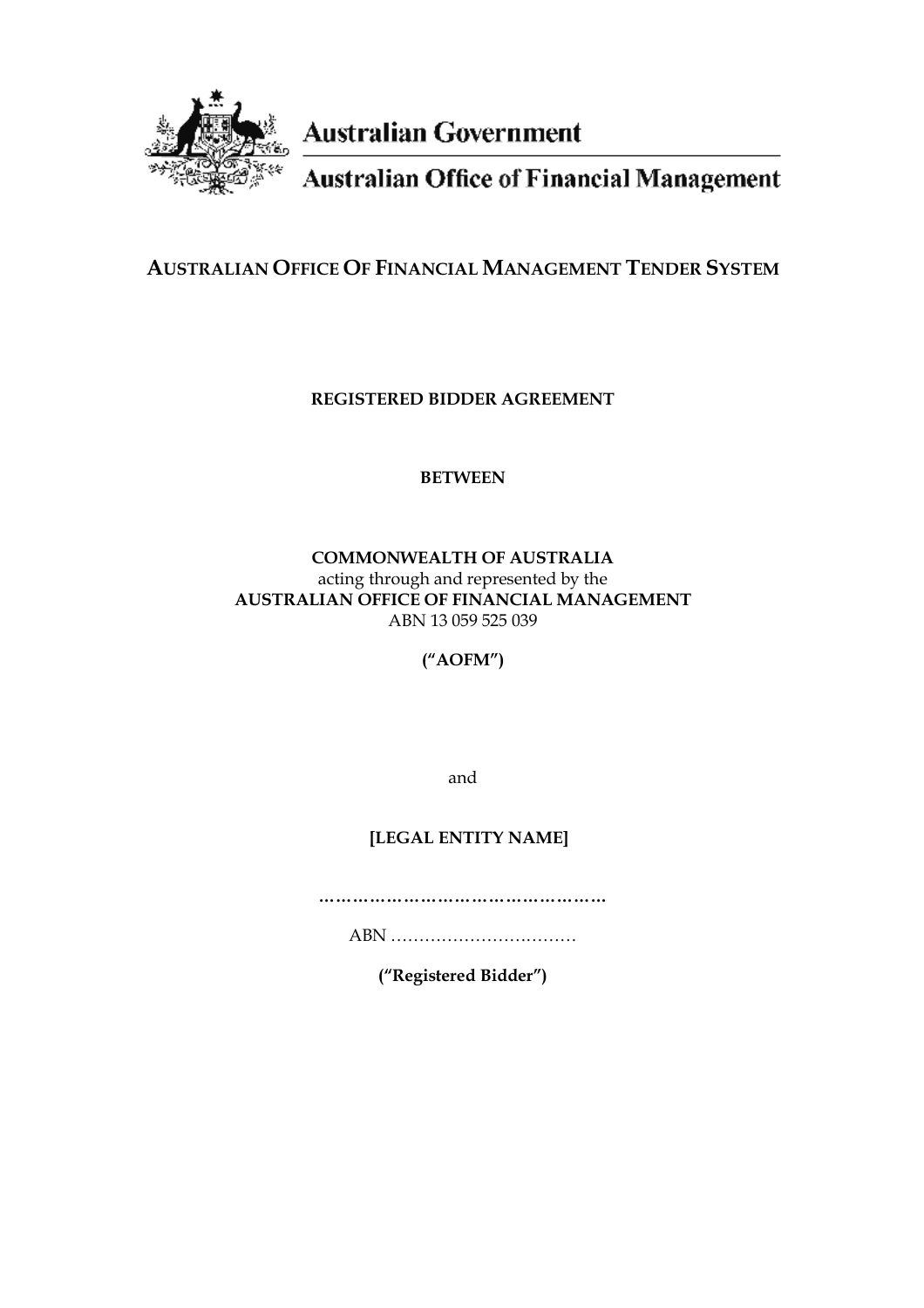### **AUSTRALIAN OFFICE OF FINANCIAL MANAGEMENT TENDER SYSTEM REGISTERED BIDDER AGREEMENT**

This Agreement is made on

| <b>BETWEEN:</b> | The Commonwealth of Australia, acting through and represented by the<br>Australian Office of Financial Management (ABN 13 059 525 039) ("AOFM") |  |  |  |  |  |
|-----------------|-------------------------------------------------------------------------------------------------------------------------------------------------|--|--|--|--|--|
| AND:            |                                                                                                                                                 |  |  |  |  |  |
|                 | [Registered Address]<br>("Registered Bidder")                                                                                                   |  |  |  |  |  |

#### **1 INTERPRETATION**

1.1 The following words have these meanings in this agreement unless the contrary intention appears.

**"Conditions of Operation"** means the conditions from time to time existing and published on the AOFM website entitled "Australian Office of Financial Management Tender System - Conditions of Operation".

- 1.2 Words and expressions which have a defined meaning in or for the purposes of the Conditions of Operation have the same meaning when used in this agreement.
- 1.3 In this agreement unless the contrary intention appears:
	- (a) a reference to this agreement or another instrument includes any variation or replacement of any of them;
	- (b) the singular includes the plural and vice versa;
	- (c) the word "person" includes a firm, body corporate, an unincorporated association or an authority;
	- (d) a reference to a person includes a reference to the person's executors, administrators, successors, substitutes (including, without limitation, persons taking by novation) and assigns;
	- (e) an agreement, representation or warranty in favour of two or more persons is for the benefit of them jointly and severally.;
	- (f) an agreement, representation or warranty on the part of two or more persons binds them jointly and severally; and
	- (g) a reference to any thing is a reference to the whole and each part of it and a reference to a group of persons is a reference to all of them collectively, to any two or more of them collectively and each of them individually.
- 1.4 Headings are inserted for convenience and do not affect the interpretation of this agreement.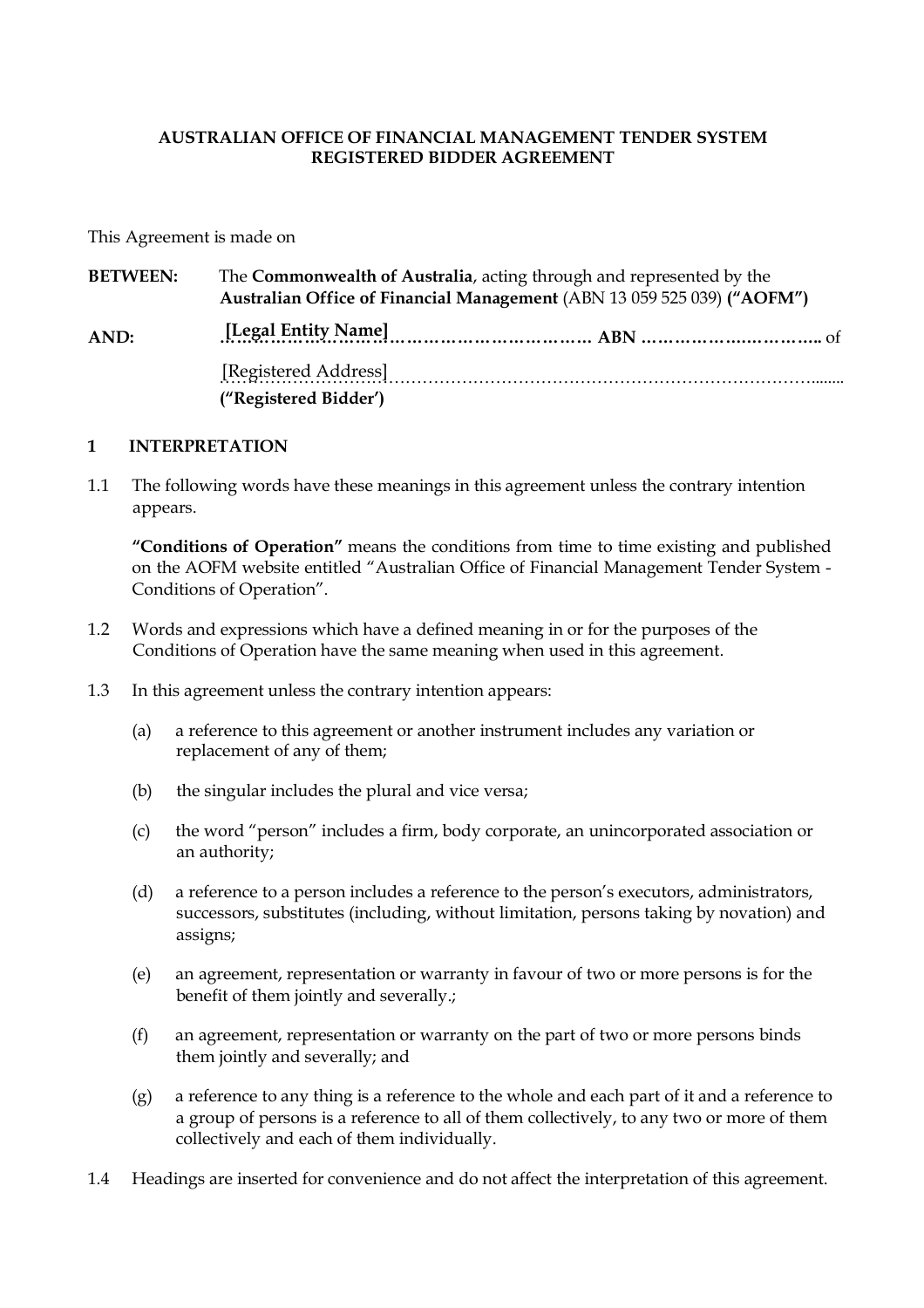### **2 RIGHTS AND OBLIGATIONS OF PARTIES**

- 2.1 The AOFM agrees that the Registered Bidder may tender for Commonwealth Inscribed Stock using the Tender System on the terms and conditions of this agreement and the Conditions of Operation.
- 2.2 Both parties confirm the acknowledgement contained in clause 2.1 of the Conditions of Operation and agree to observe and comply with the Conditions of Operation from time to time in force. The Conditions of Operation are hereby incorporated into this agreement with the intent that the Conditions of Operation will be binding upon each party to this agreement as if the Conditions of Operation formed a contract which has been duly executed by each party.
- 2.3 The Registered Bidder hereby acknowledges that no AOFM officer, employee or agent has any authority to make any representations or give any warranties in relation to the operation of the Tender System or in relation to the liability of the AOFM with respect to the operation of the Tender System which are inconsistent with the Conditions of Operation.

#### **3 GOVERNING LAW**

3.1 This agreement is governed by and shall be construed in accordance with the law in force in the Australian Capital Territory.

#### **4 ADDRESSES FOR NOTICES**

#### **Commonwealth of Australia**

| Name:          | Australian Office of Financial Management                    |
|----------------|--------------------------------------------------------------|
| Address:       | Treasury Building, Level 3, Newlands Street, PARKES ACT 2600 |
| Attention:     | <b>Chief Executive Officer</b>                               |
| Email address: | erm@aofm.gov.au                                              |

#### **Registered Bidder**

| Name:          |  |  |  |  |  |  |  |  |  |  |  |  |  |  |  |
|----------------|--|--|--|--|--|--|--|--|--|--|--|--|--|--|--|
| Address:       |  |  |  |  |  |  |  |  |  |  |  |  |  |  |  |
| Attention:     |  |  |  |  |  |  |  |  |  |  |  |  |  |  |  |
| Email address: |  |  |  |  |  |  |  |  |  |  |  |  |  |  |  |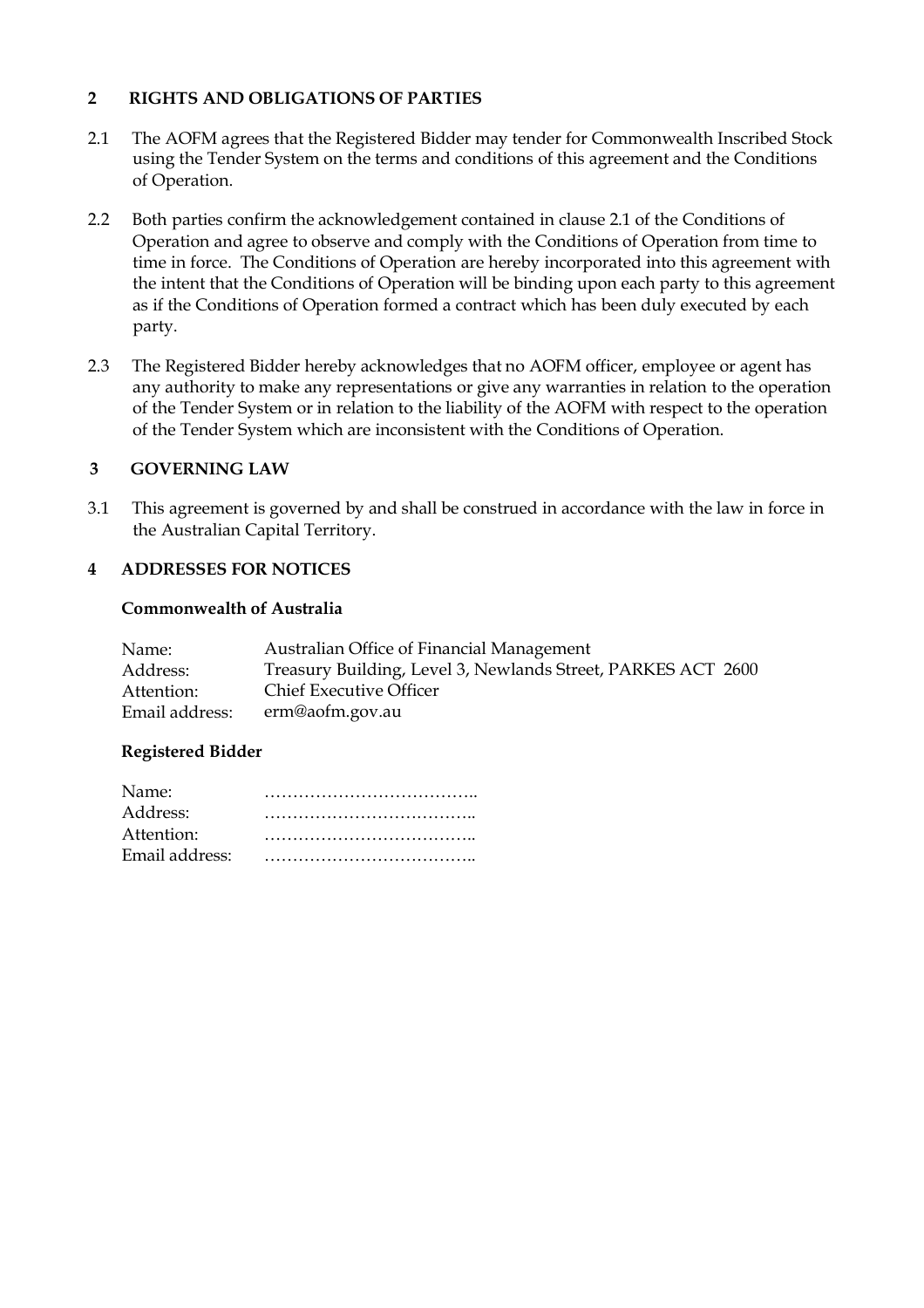### **EXECUTION AND DATE**

Executed as a deed.

Date: …… day of …………………… 202

#### **AOFM**

Signed, sealed and delivered by the Commonwealth of Australia, acting through and represented by the Australian Office of Financial Management in the presence of:

| Signature of Witness    | Signature of Authorised Person    |
|-------------------------|-----------------------------------|
|                         |                                   |
|                         |                                   |
| Name of Witness (print) | Name of Authorised Person (print) |

#### **Registered Bidder**

Signed, sealed and delivered by Registered Bidder in the presence of:

……………………………………………

Signature of Witness

Signature of Director/Secretary

……………………………………………

……………………………………………

Name of Witness (print)

Name of Director/Secretary (print)

…………………………………………….